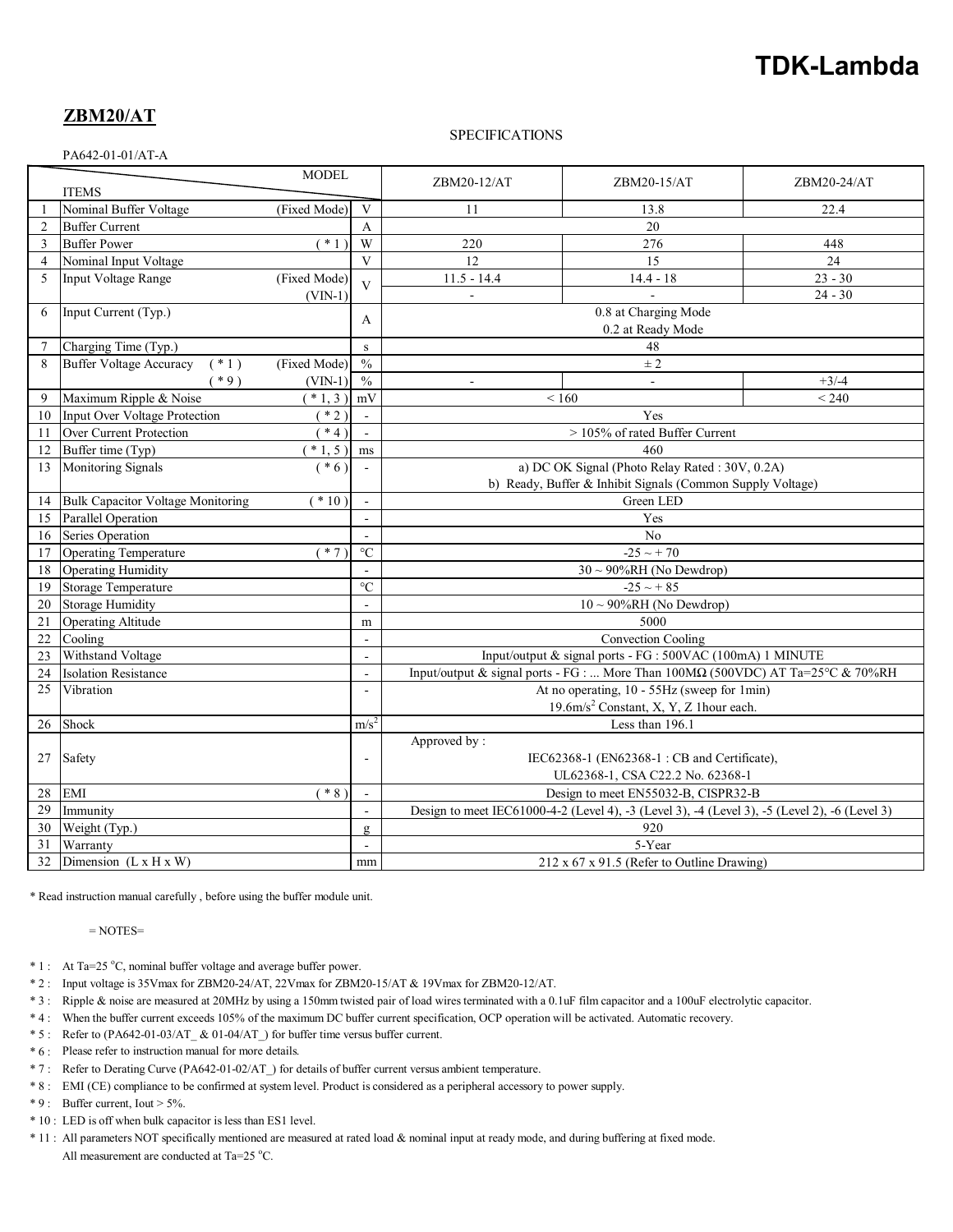## **ZBM20/AT**

## DERATING CURVE FOR BUFFER CURRENT VERSUS AMBIENT TEMPERATURE

PA642-01-02/AT

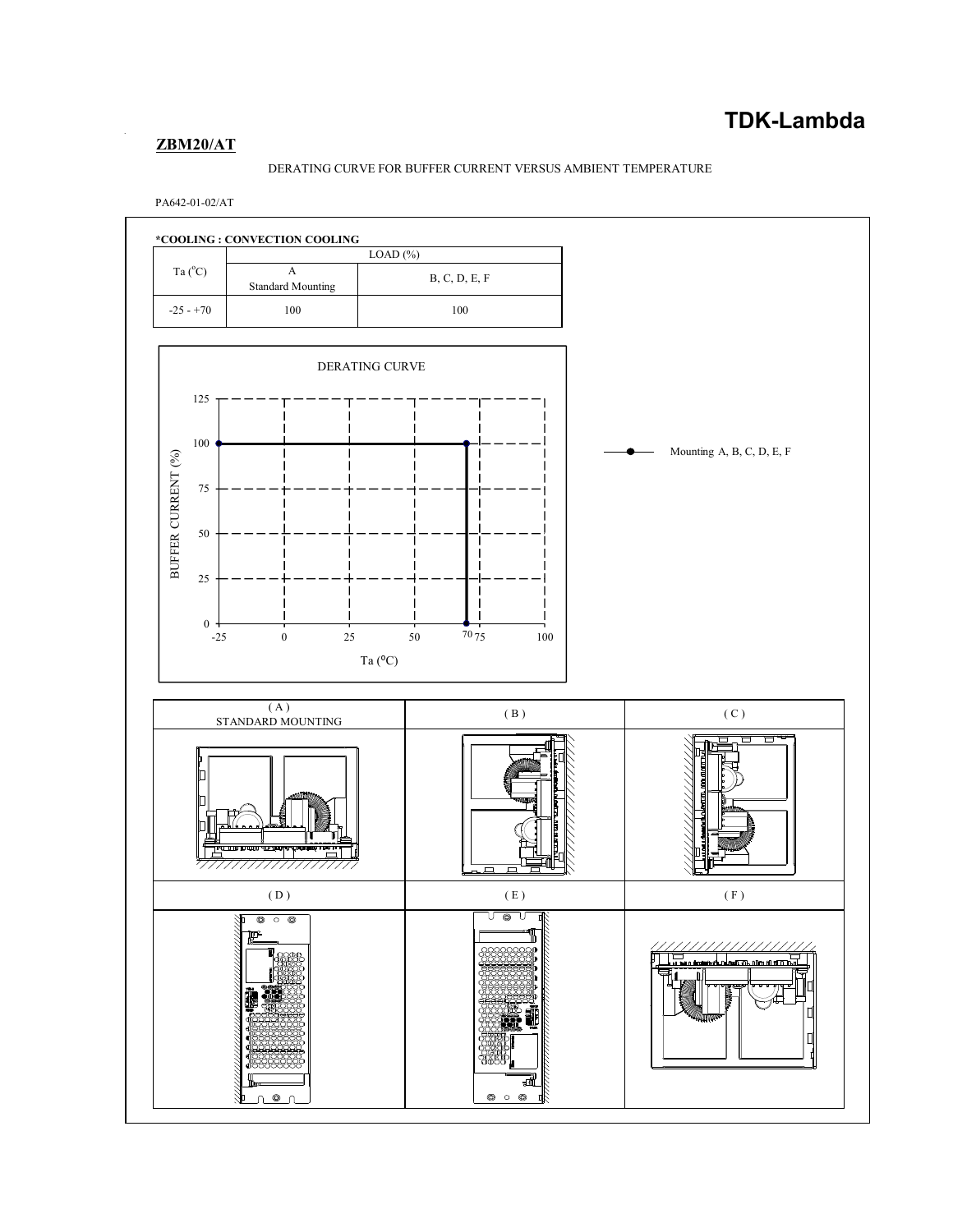## **TDK-Lambda**

## **ZBM20/AT**

## BUFFER TIME VERSUS BUFFER CURRENT

#### PA642-01-03/AT



#### **VIN-1 and Maximum Buffer Voltage**



a) Buffer time : 0 - 2 sec b) Buffer time for small buffer current : 2 - 18 sec